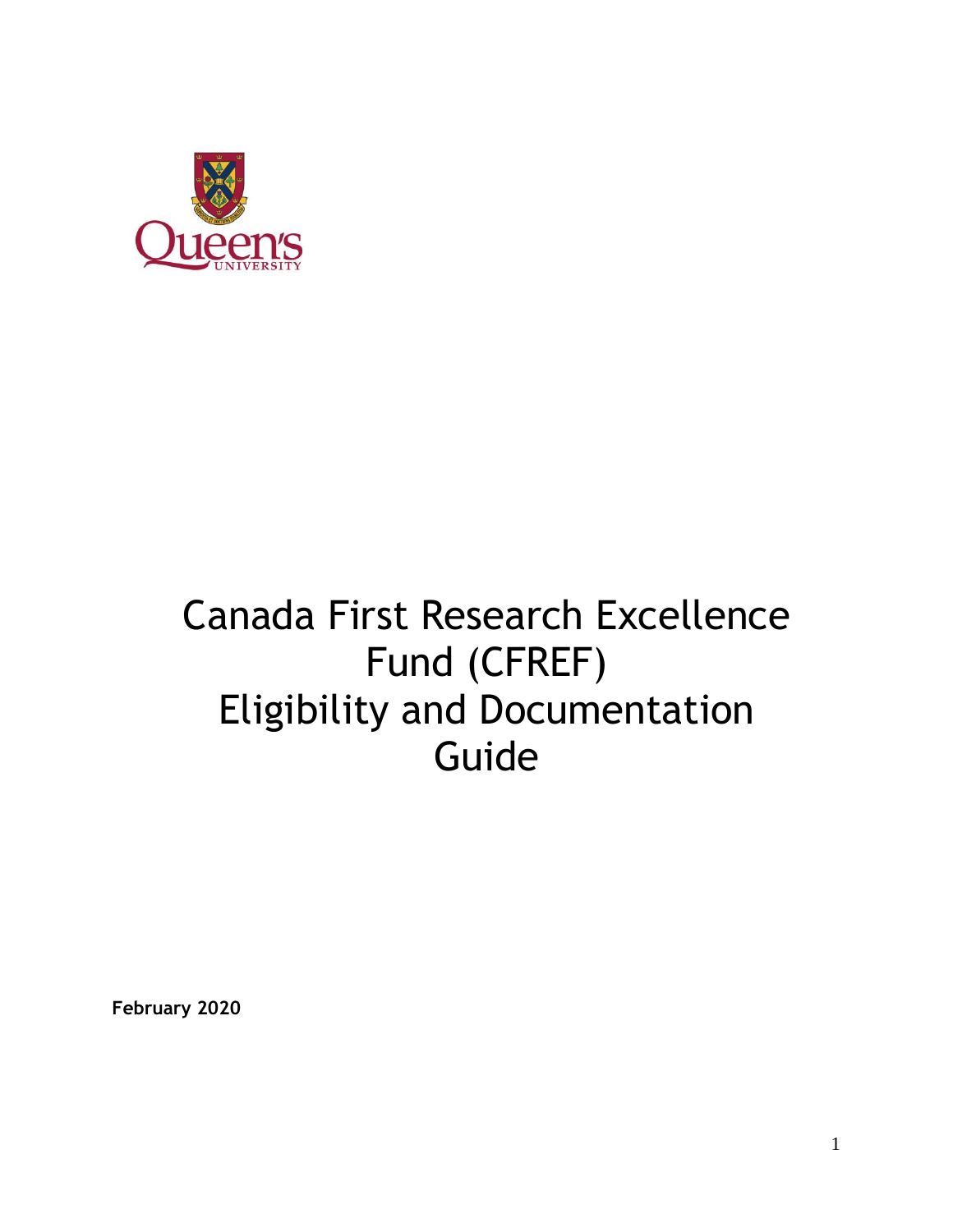### **Administration of CFREF Grants**

**This guide contains details regarding expense eligibility and compliance guidelines for the Canada First Research Excellence Fund (CFREF). This grant is administered by the Tri-Agency Institutional Programs Secretariat (TIPS), on behalf of the three agencies (NSERC, SSHRC and CIHR). This documentation has been prepared to assist Principal Investigators and their delegates in the administration of these federal research funds. It is important to note the following:**

- **The funding agencies amend their guidelines periodically.**
- **There are many different types of research grants and various funding agencies. The details contained in this guide are specifically for CFREF grants. Eligibility requirements for other research projects may differ from those shown here.**
- **Expenditures listed are not exhaustive and have been provided for general guidance. Additional details may be found online in the CFREF Administration Guide.**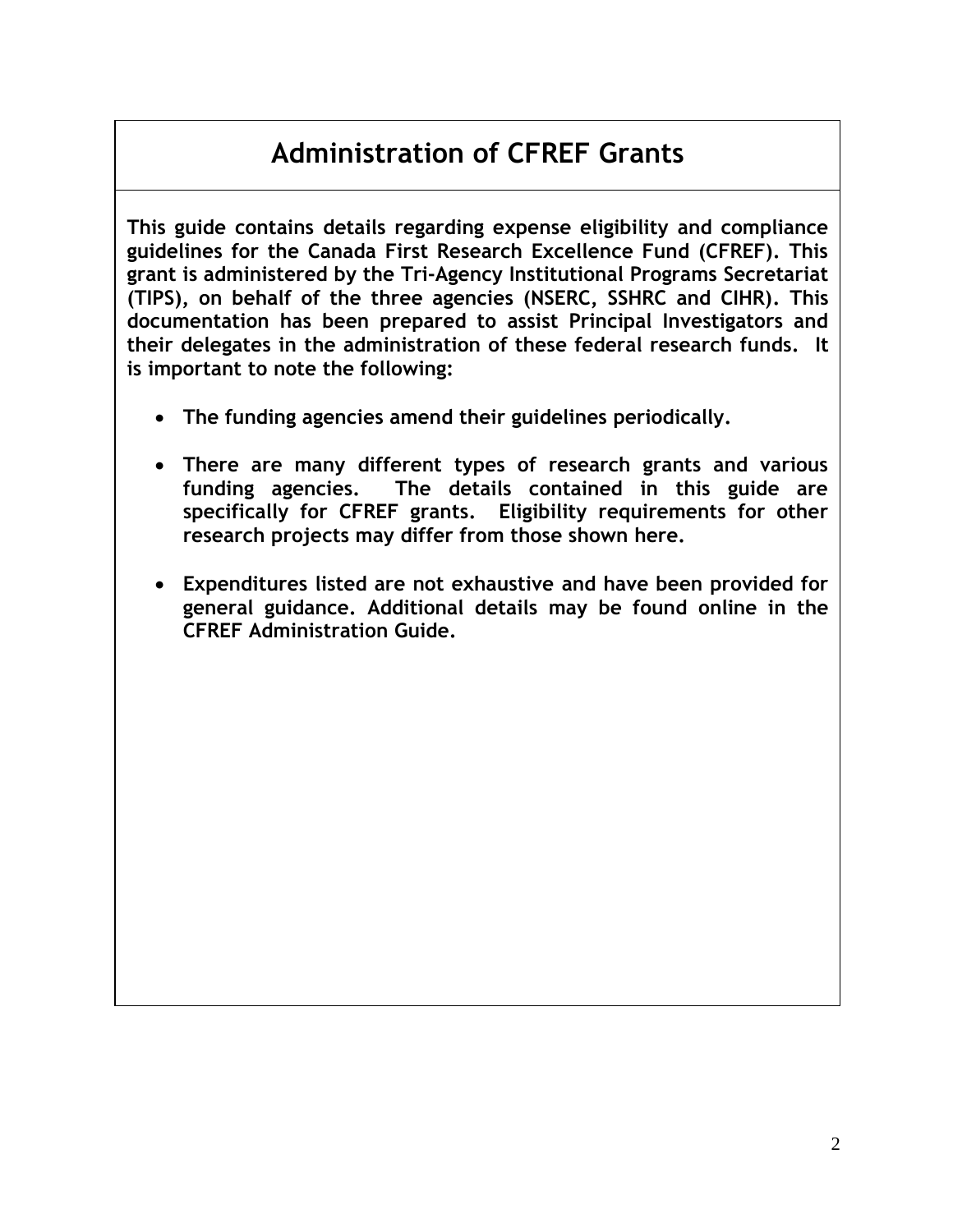### **Roles and Responsibilities**

- **CFREF grant funds must be spent in compliance with the CFREF Administration Guide and the Tri-Agency Guide on Financial Administration (TAGFA). Where the guides differ, the CFREF Administration Guide takes precedence. In the absence of an agency policy, institutional policies will apply.**
- **Research expenditures must be authorized by the Principal Investigator or their authorized delegate(s). If the claimant is the Principal Investigator, the Department Head or Dean must approve the expense claim, as approval signatures must be provided by someone at a higher level in the organization than the claimant.**
- **Principal Investigators must spend within approved budgets. Reallocations of amounts >20% per budget item must be approved in advance by TIPS.**
- **Principal Investigators must monitor research project balances using FAST research reports.**
- **The university establishes appropriate systems and controls to ensure that agency policies are followed.**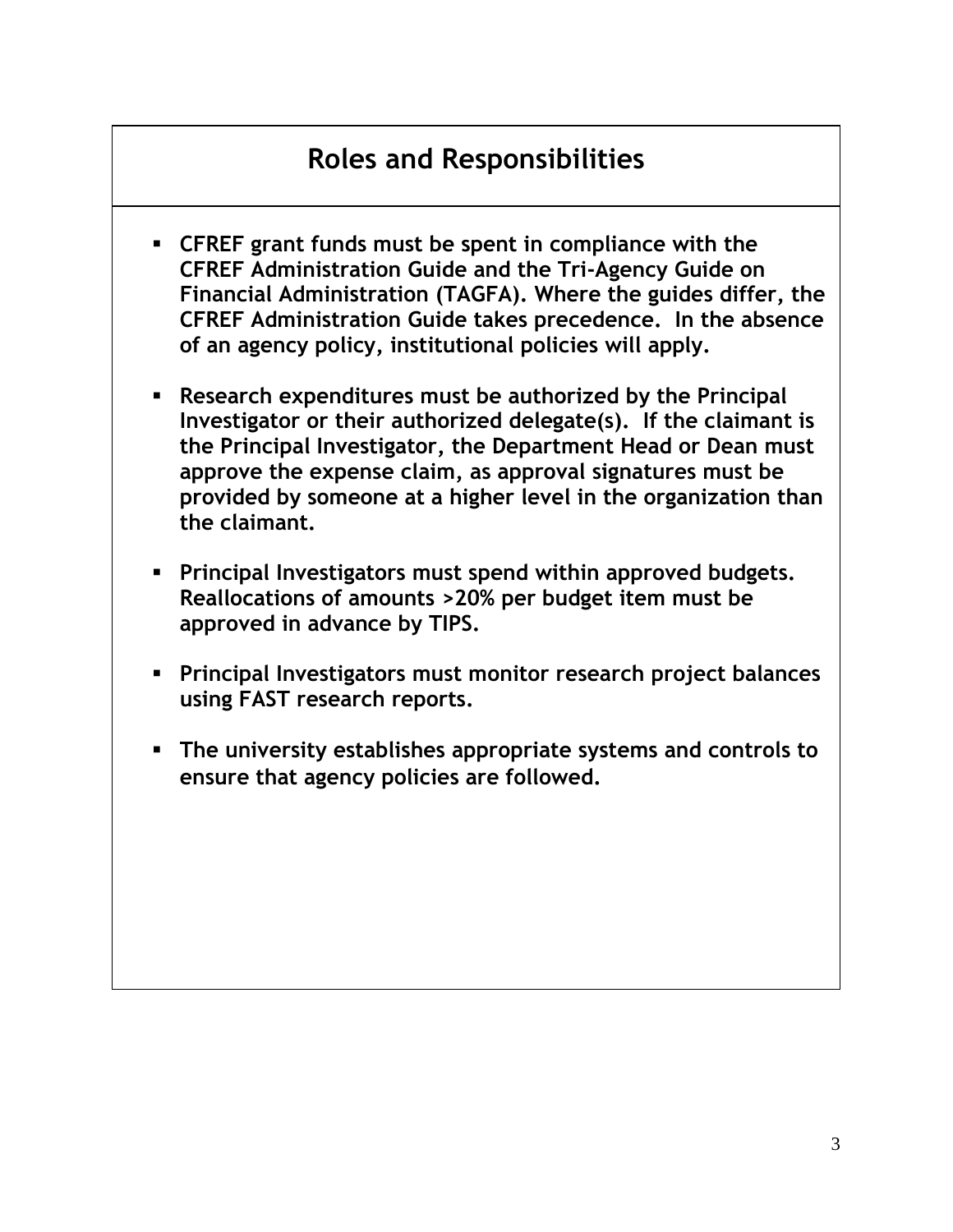### **Use of Grant Funds - General Principles**

- **Expenses must be related to research.**
- **Principal Investigators must ensure grant funds are spent effectively and economically.**
- **Queen's University retains ownership of equipment purchased using research grant funding.**
- **If an agency policy does not exist for a specific purchase, the institution's policy will apply.**
- **Agencies defer to the institution's conflict of interest policies to ensure accountable and responsible use of grant funds.**
- **Queen's University may deny approval of expenditures approved by Principal Investigators, if the spending contravenes with agency or university policies.**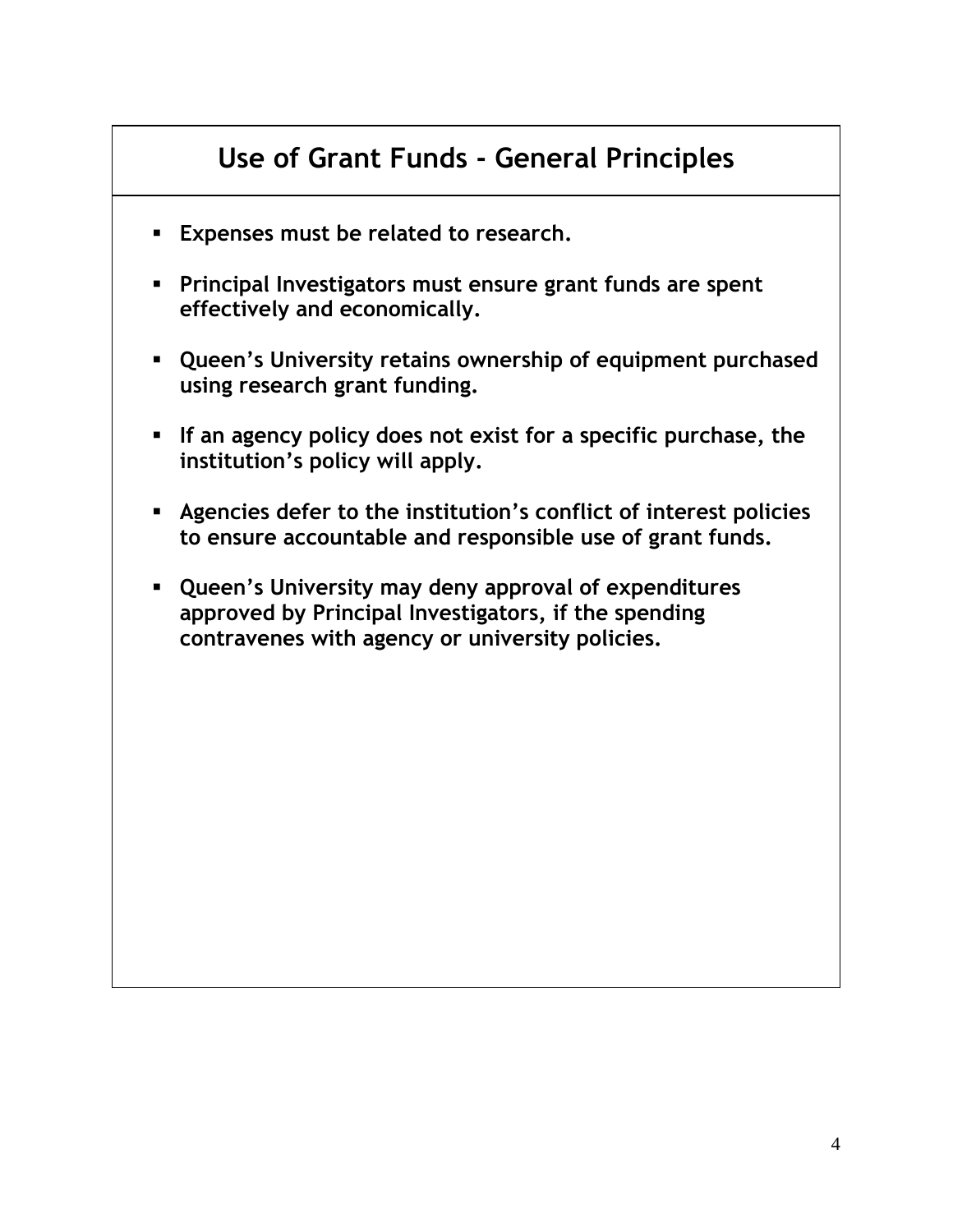# **Compensation Related Expenses**

| <b>Eligible Expenses</b>                                                                                                                                                                                                                                                                                                                                                                                                                                                                                                                                                                                                                                                                                                                                                            | <b>Ineligible Expenses</b>                                                                                                                                                                                                                                                                                                                                                                                                                                                                                                                                                                                                            |  |
|-------------------------------------------------------------------------------------------------------------------------------------------------------------------------------------------------------------------------------------------------------------------------------------------------------------------------------------------------------------------------------------------------------------------------------------------------------------------------------------------------------------------------------------------------------------------------------------------------------------------------------------------------------------------------------------------------------------------------------------------------------------------------------------|---------------------------------------------------------------------------------------------------------------------------------------------------------------------------------------------------------------------------------------------------------------------------------------------------------------------------------------------------------------------------------------------------------------------------------------------------------------------------------------------------------------------------------------------------------------------------------------------------------------------------------------|--|
| Salaries and non-discretionary benefits for<br>faculty and members of research teams<br>attributable to grant<br>Teaching replacements for new faculty<br>$\bullet$<br>whose salary is paid from CFREF grant funds<br>Stipends for visiting researchers (restrictions<br>apply)<br>Professional/technical services<br>Consulting fees<br>Fees paid to research participants<br>Clerical salaries directly related to<br>dissemination activities, including<br>manuscript preparation<br>Honoraria for guest speakers<br>$\bullet$<br>Honoraria for expert advisors required for<br>$\bullet$<br>CFREF-related activities (e.g. peer review<br>and other professional and technical<br>services)<br><b>Supporting Documentation Requirements for Compensation Related Expenses:</b> | Salary for faculty not recruited as a result<br>of the grant<br>Research time stipend for faculty not<br>$\bullet$<br>recruited as a result of the grant<br>Cost of teaching replacement during the<br>$\bullet$<br>leave of a faculty member<br>Discretionary severance and separation<br>$\bullet$<br>packages<br>Cost of technical services from a company<br>$\bullet$<br>owned by a faculty member who is eligible<br>to apply for funding from any one of the<br>Tri-Agencies (NSERC, SSHRC, CIHR)<br>Death benefits and any other discretionary<br>$\bullet$<br>benefits<br>Allocations towards an endowment fund<br>$\bullet$ |  |
| Name of payee and position of employment<br>٠<br>Total salary or stipend amount<br>п<br>Duration of compensation<br>Details of supplementary benefits<br>Authorization of grant holder or delegate<br>٠                                                                                                                                                                                                                                                                                                                                                                                                                                                                                                                                                                             |                                                                                                                                                                                                                                                                                                                                                                                                                                                                                                                                                                                                                                       |  |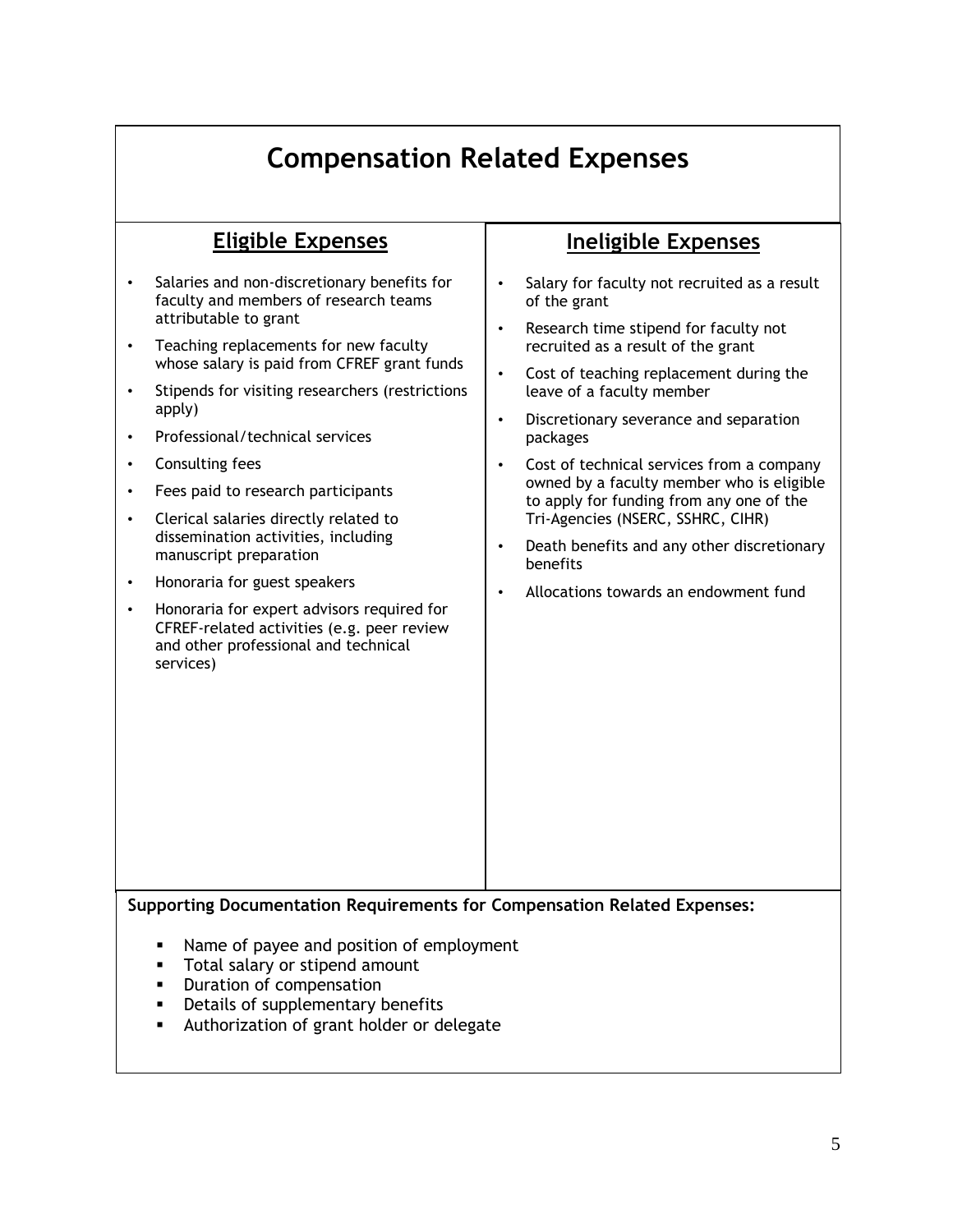| <b>Recruitment and Relocation Expenses</b>                                                                                                                                                                                                                                                                                                                                                                                                  |                                                                                                  |  |
|---------------------------------------------------------------------------------------------------------------------------------------------------------------------------------------------------------------------------------------------------------------------------------------------------------------------------------------------------------------------------------------------------------------------------------------------|--------------------------------------------------------------------------------------------------|--|
| <b>Eligible Expenses</b>                                                                                                                                                                                                                                                                                                                                                                                                                    | <b>Ineligible Expenses</b>                                                                       |  |
| Recruitment costs for new faculty and<br>members of the research teams assigned to<br>grant                                                                                                                                                                                                                                                                                                                                                 | Immigration-related fees (e.g. work<br>permit, fees related to temporary<br>residence in Canada) |  |
| Relocation costs, including economy airfare<br>for new faculty and members of the research<br>teams and their immediate families and<br>costs of transporting household effects                                                                                                                                                                                                                                                             |                                                                                                  |  |
| Travel and subsistence costs (meals and<br>accommodation) for new faculty/members of<br>research team and one accompanying<br>individual to arrange accommodations in<br>advance of moving (4 day max.)                                                                                                                                                                                                                                     |                                                                                                  |  |
|                                                                                                                                                                                                                                                                                                                                                                                                                                             |                                                                                                  |  |
|                                                                                                                                                                                                                                                                                                                                                                                                                                             |                                                                                                  |  |
|                                                                                                                                                                                                                                                                                                                                                                                                                                             |                                                                                                  |  |
| Supporting Documentation Requirements for Recruitment and Relocation Expenses:                                                                                                                                                                                                                                                                                                                                                              |                                                                                                  |  |
| Purpose of trip<br>Dates and destination details<br>٠<br>Details of daily expenses<br>٠<br>Details of vehicle usage<br>٠<br>Original receipts/invoices<br>٠<br>Boarding passes for air travel<br>٠<br>Separate claim for each claimant per trip<br>٠<br>Traveler's affiliation to the Principal Investigator's research project<br>٠<br>Signature of claimant<br>٠<br>Signature of Principal Investigator or delegate<br>٠<br>Head or Dean) | If claimant is the Principal Investigator, a one-up approval must be provided (Department        |  |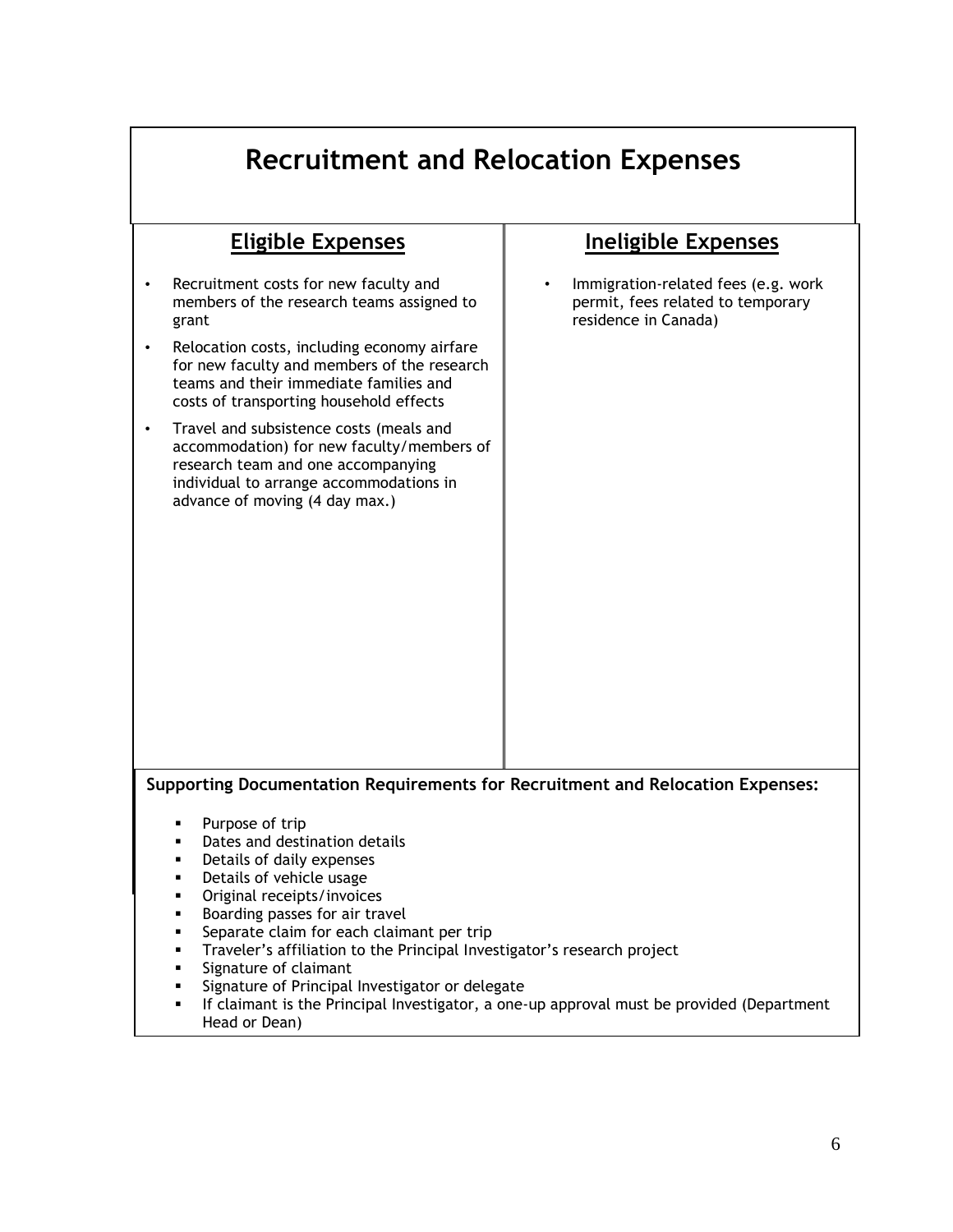| <b>Travel and Subsistence Expenses</b>                                                                                                                                                                                                                                                                                                                                                                                                                                                                                                                                                                                                                                                      |                                                                                                                                                                                                                                                                                                                                                                                                                                                                                |  |
|---------------------------------------------------------------------------------------------------------------------------------------------------------------------------------------------------------------------------------------------------------------------------------------------------------------------------------------------------------------------------------------------------------------------------------------------------------------------------------------------------------------------------------------------------------------------------------------------------------------------------------------------------------------------------------------------|--------------------------------------------------------------------------------------------------------------------------------------------------------------------------------------------------------------------------------------------------------------------------------------------------------------------------------------------------------------------------------------------------------------------------------------------------------------------------------|--|
| <b>Eligible Expenses</b>                                                                                                                                                                                                                                                                                                                                                                                                                                                                                                                                                                                                                                                                    | <b>Ineligible Expenses</b>                                                                                                                                                                                                                                                                                                                                                                                                                                                     |  |
| Travel (economy air travel, rail<br>$\bullet$<br>travel, mileage), meals,<br>accommodation for faculty,<br>research personnel, students,<br>visiting researchers or speakers,<br>etc.<br>Gratuities cannot exceed 20%<br>Travel cancellation insurance, seat<br>reservation charges<br>Safety related expenses for field<br>$\bullet$<br>work (protective gear,<br>immunizations)<br>Entry visa fees<br>Child-care expenses (restrictions<br>apply)                                                                                                                                                                                                                                         | Commuting costs of faculty/research<br>$\bullet$<br>team between residence and place of<br>employment<br>Passport and immigration fees<br>Costs associated with thesis examination<br>$\bullet$<br>and defence, including external examiner<br>costs<br>Reimbursement of airfare purchased<br>$\bullet$<br>using personal frequent flyer points<br>program<br>Business class air travel is not allowable<br>$\bullet$<br>without medical note and pre-approval<br>by Agencies. |  |
| <b>Supporting Documentation Requirements for Travel and Subsistence Expenses:</b>                                                                                                                                                                                                                                                                                                                                                                                                                                                                                                                                                                                                           |                                                                                                                                                                                                                                                                                                                                                                                                                                                                                |  |
| Purpose of trip<br>Dates and destination details<br>Prospectus or program for conference related travel<br>Details of daily expenses<br>٠<br>Details of vehicle usage<br>٠<br>Original receipts/invoices<br>Boarding passes for air travel<br>٠<br>Separate claim for each claimant per trip<br>٠<br>Traveler's affiliation to the Principal Investigator's research project<br>٠<br>Signature of claimant<br>٠<br>Signature of Principal Investigator or delegate<br>٠<br>If claimant is the Principal Investigator, a one-up approval must be provided (Department<br>٠<br>Head or Dean)<br>If claim is submitted by visiting researcher, the Department Head must approve the claim<br>٠ |                                                                                                                                                                                                                                                                                                                                                                                                                                                                                |  |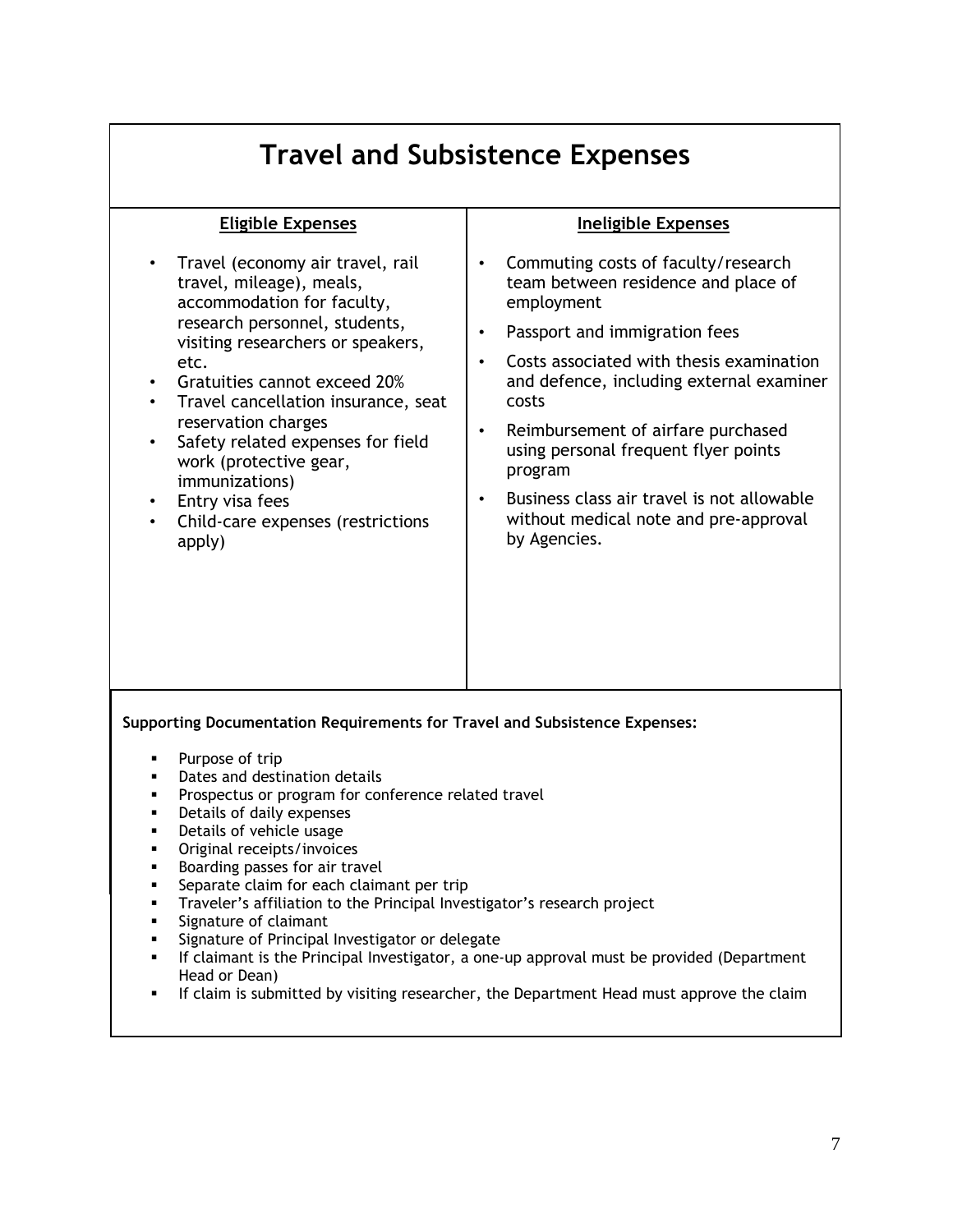| <b>Eligible Expenses</b><br>Ineligible Expenses<br>Travel, meals and accommodation<br>• Costs of transporting research<br>$\bullet$<br>costs related to research field work<br>personnel to/from faculty member's<br>Transportation<br>costs<br>to<br>$\bullet$<br>move<br>sabbatical location for<br>research equipment<br>material<br>or<br>supervisory/academic purposes<br>to/from sabbatical location<br>• Costs of transporting faculty member<br>Travel costs to attend<br>research<br>to home institution for supervisory or<br>conferences<br>academic purposes<br>Costs of travel between<br>home<br>Living expenses (meals and<br>institution and sabbatical location<br>accommodation costs)<br>(one return trip ticket)<br>Travel costs of a faculty member's<br>family or a research team member<br>from home institution to sabbatical<br>location | <b>Sabbatical and Leave Periods</b> |  |  |
|-------------------------------------------------------------------------------------------------------------------------------------------------------------------------------------------------------------------------------------------------------------------------------------------------------------------------------------------------------------------------------------------------------------------------------------------------------------------------------------------------------------------------------------------------------------------------------------------------------------------------------------------------------------------------------------------------------------------------------------------------------------------------------------------------------------------------------------------------------------------|-------------------------------------|--|--|
|                                                                                                                                                                                                                                                                                                                                                                                                                                                                                                                                                                                                                                                                                                                                                                                                                                                                   |                                     |  |  |
|                                                                                                                                                                                                                                                                                                                                                                                                                                                                                                                                                                                                                                                                                                                                                                                                                                                                   |                                     |  |  |

#### **Supporting Documentation Requirements for Sabbatical and Leave Period Expenses:**

- Original invoices, contracts, and receipts
- **Travel claims and supporting documents for travel**
- $\blacksquare$  Signature of claimant
- **Signature of Principal Investigator or delegate**
- If claimant is the Principal Investigator, a one-up approval must be provided (Department Head or Dean)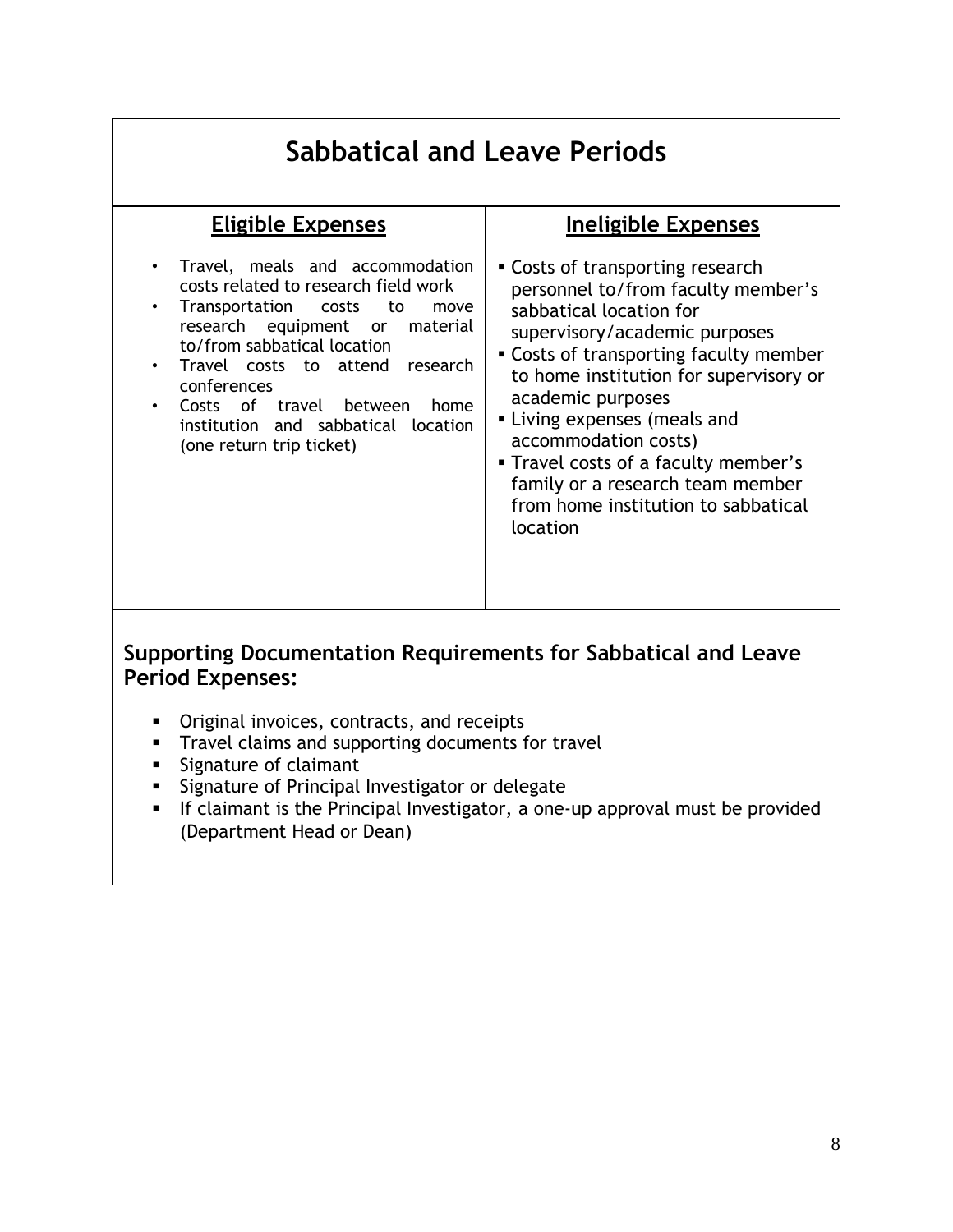## **Equipment and Supplies Expenses**

#### **Eligible Expenses**

- Small research equipment and research vehicles (\$300K or less without approval), including costs to acquire, operate and maintain equipment and eligible supplies
- Travel costs to visit manufacturers to make equipment purchases
- Extended warranties for equipment
- Transportation, brokerage and customs charges for purchased equipment/supplies
- Costs of training staff to use equipment or a specialized facility
- **User fees to support access by** Canadian researchers to specialized equipment Refer to **List of Eligible and Non-Eligible Expenses for Stationery and Office Supplies** document for examples of eligible/ineligible supplies expenses.

#### **Ineligible Expenses**

- New buildings and major research facilities
- Research infrastructure operating costs already supported by CFI
- **Insurance costs for equipment/research** vehicles
- **Supplies from a company owned by a** faculty member who is eligible to apply for funding from any one of the three federal research funding agencies (NSERC, SSHRC, CIHR)
- Costs for renovations, moving or rental of labs or support facilities

#### **Supporting Documentation Requirements for Equipment and Supplies Expenses:**

- Original invoices, contracts, and receipts
- Detailed justification for eligible supplies expenses (the need for supplies in relation to the research project)
- Proof of vehicle ownership for vehicle repair costs
- Signature of Principal Investigator or delegate
- If claimant is the Principal Investigator, a one-up approval must be provided (Department Head or Dean)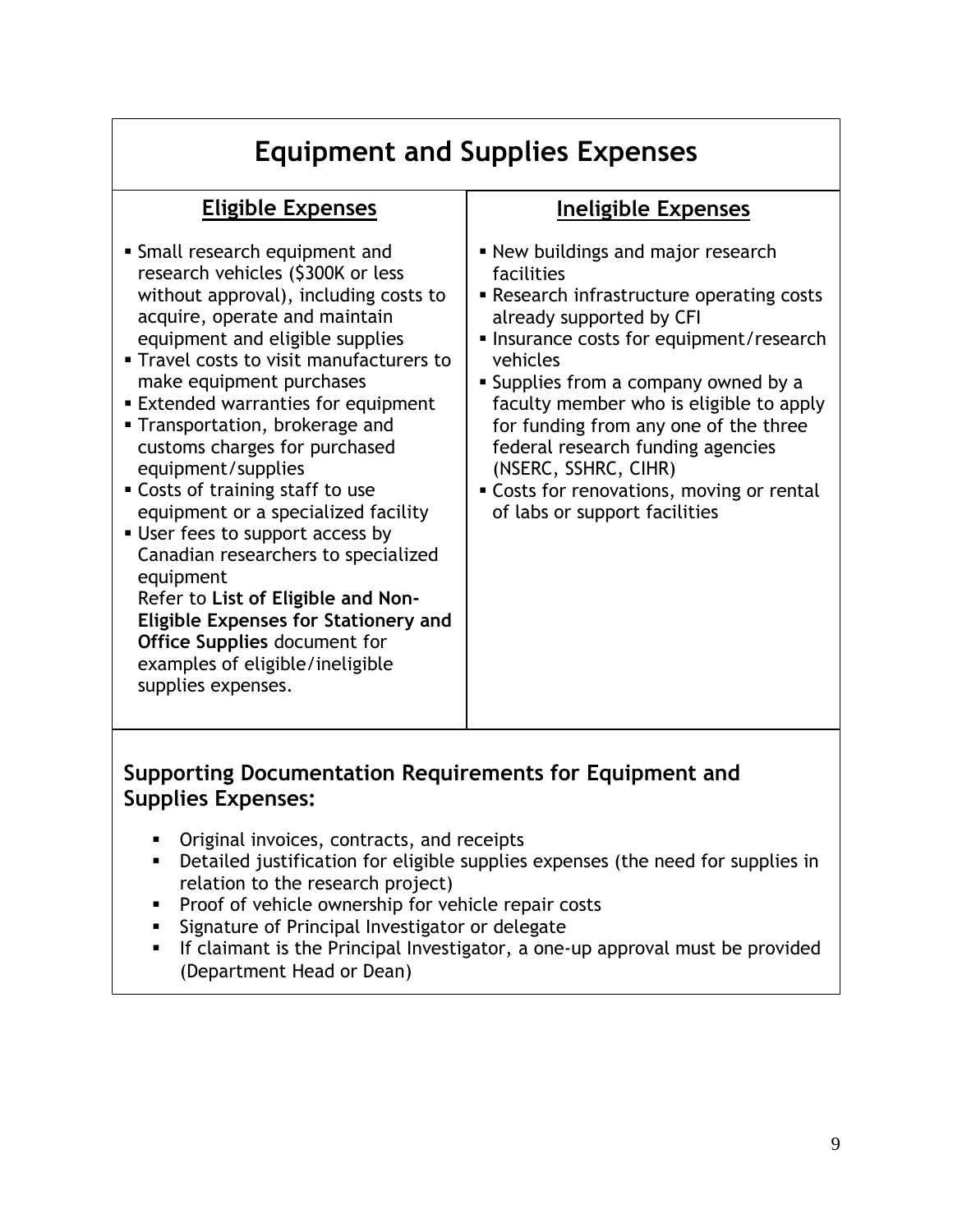| <b>Computers &amp; Electronic Communication Expenses</b>                                                                                                                                                                                                                                                                                 |                                                                                                                                                                                                                                                                                                        |  |
|------------------------------------------------------------------------------------------------------------------------------------------------------------------------------------------------------------------------------------------------------------------------------------------------------------------------------------------|--------------------------------------------------------------------------------------------------------------------------------------------------------------------------------------------------------------------------------------------------------------------------------------------------------|--|
| <b>Eligible Expenses</b>                                                                                                                                                                                                                                                                                                                 | Ineligible Expenses                                                                                                                                                                                                                                                                                    |  |
| • Computers, tablets, modems and other<br>hardware and/or specialized software<br>required for research, not normally<br>provided by institution<br>• Cell phones, smartphones or electronic<br>devices, necessary for research<br>purposes (e.g. data collection)<br>• Monthly plan fees for electronic devices<br>if used for research | <b>Standard monthly connection or</b><br>rental costs of telephones<br>• Connection or installation of lines<br>(telephone or other links)<br>■ Voice mail<br>• Library acquisitions, computer and<br>other information services provided<br>to all members of an institution<br>• Home internet costs |  |
| Supporting Documentation Requirements for Computers and<br><b>Electronic Communication Expenses:</b>                                                                                                                                                                                                                                     |                                                                                                                                                                                                                                                                                                        |  |
| Original invoices, contracts, and receipts<br>Written justification for cellular phones, smartphone devices and for all<br>software purchases establishing need in relation to funded research<br>Signature of Principal Investigator or delegate<br>П                                                                                   |                                                                                                                                                                                                                                                                                                        |  |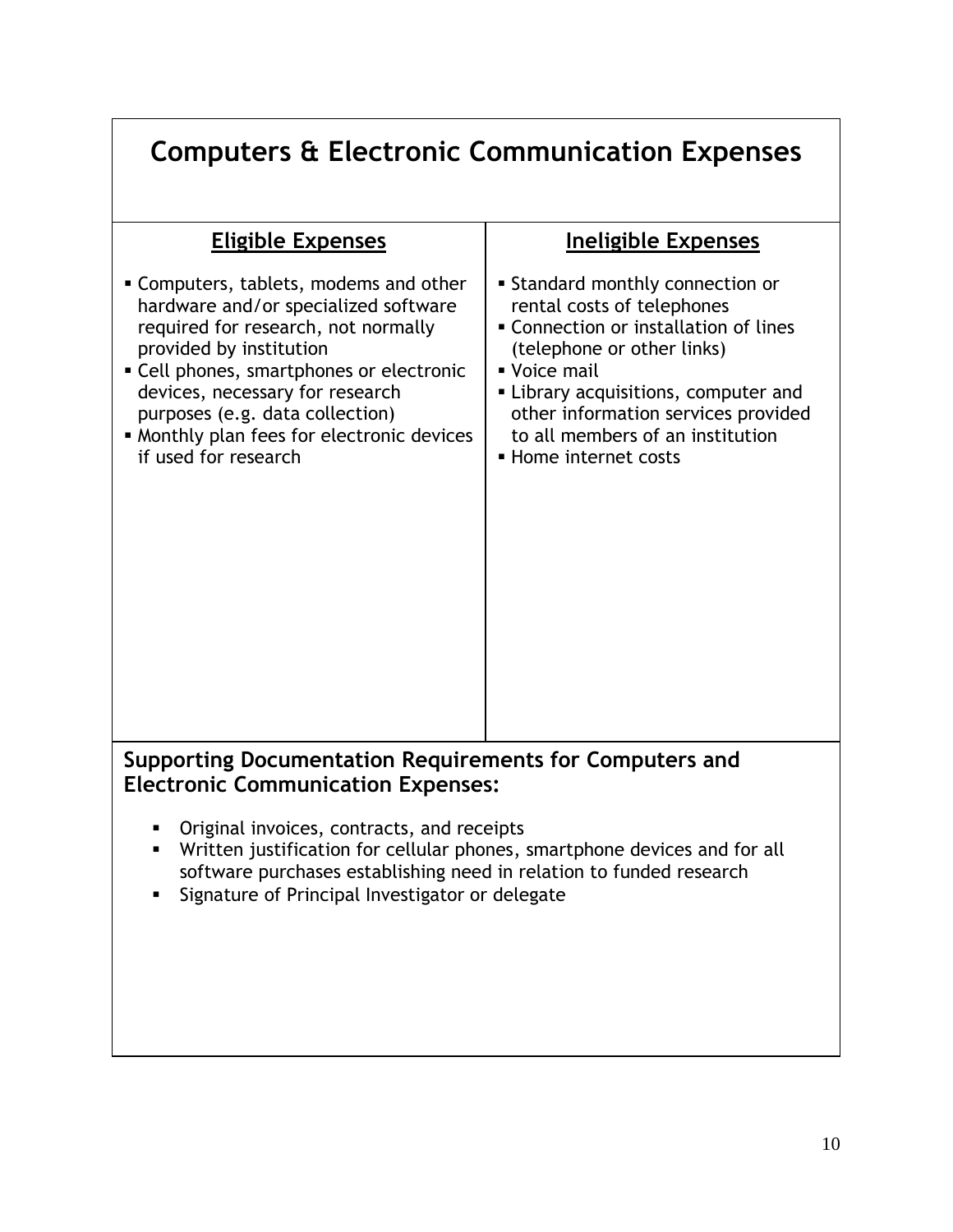### **Hospitality Expenses**

Hospitality costs are deemed eligible expenses if they are for **networking purposes** between the **grantee** and **partners, stakeholders,** or **guest researchers**, for research-related activities that facilitate and contribute to the achievement of the research objectives (e.g. grantee meetings with partners).

| <b>Eligible Expenses</b>       | Ineligible Expenses        |
|--------------------------------|----------------------------|
| • Non-alcoholic beverages      | • Alcoholic beverages      |
| $\blacksquare$ Meals           | <b>Entertainment costs</b> |
| Gratuities (cannot exceed 20%) | $\blacksquare$ Gifts       |
|                                |                            |
|                                |                            |

#### **Supporting Documentation Requirements for Hospitality Expenses:**

- **Purpose of the event**
- Date(s) of the event
- Names of participants (if number of participants is significant, the number of attendees is required)
- **Original receipts**
- **Signature of Principal Investigator or delegate**
- **If claimant is the Principal Investigator, a one-up approval must be provided** (Department Head or Dean)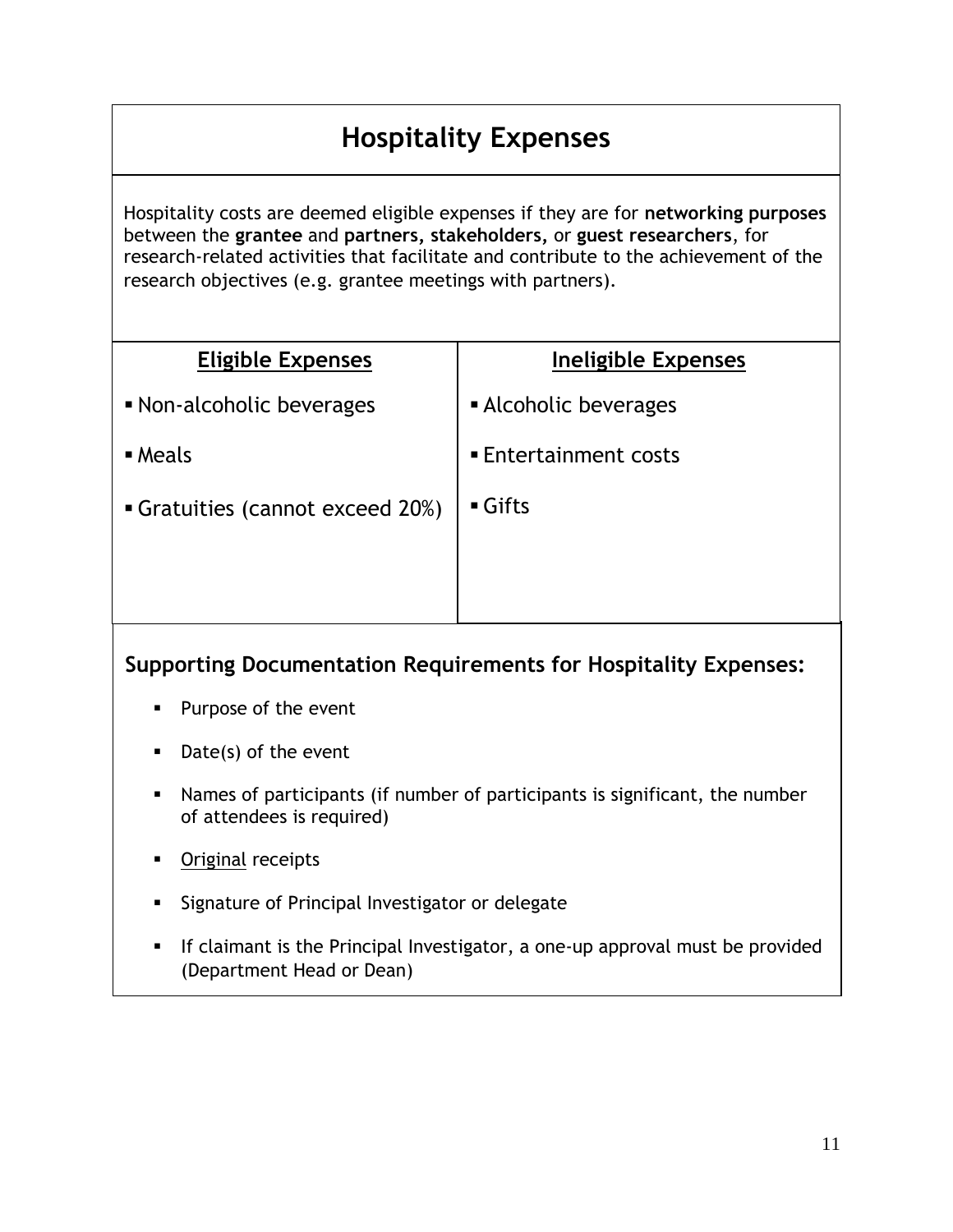### **Services and Miscellaneous Expenses**

#### **Eligible Expenses**

- Recruiting costs for research personnel (advertising, economy airfare)
- Seed funding to conduct peer-reviewed competitions to engage and support new cutting-edge ideas aligned with the scientific strategy
- Costs for safe disposal of waste
- Purchase of books/periodicals, specialized office supplies, computing equipment and information services not formally provided by the institution
- Costs involved in providing personnel with professional training and/or development in novel techniques required for the conduct of the research initiative
- Specialized courses with adequate justification
- Costs of membership in professional associations or scientific societies if necessary for research
- Monthly parking fees for vehicles specifically required for field work only for months when field work is being conducted

#### **Supporting Documentation Requirements for Services and Miscellaneous Expenses:**

- **•** Original invoices, contracts and receipts
- **Signature of Principal Investigator or delegate**
- If claimant is the Principal Investigator, a one-up approval is required (Department Head or Dean)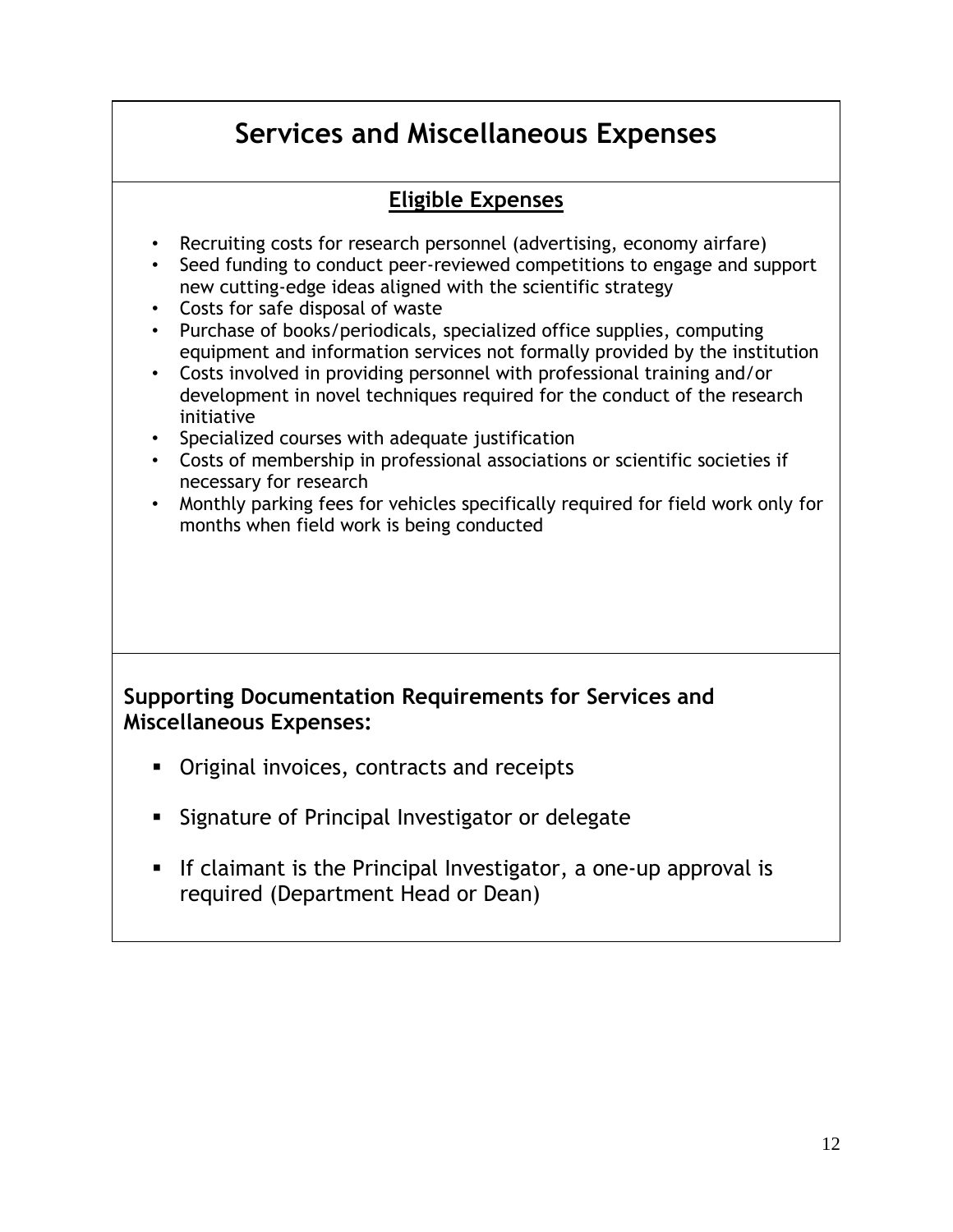### **Services and Miscellaneous Expenses Continued**

#### **Ineligible Expenses**

- Costs of alcohol
- Staff awards and recognition
- Education-related costs (thesis preparation, tuition and course fees, etc.)
- Costs related to professional training or development, such as computer and language training
- Costs involved in preparation of teaching materials
- Indirect costs (e.g. insurance, regulatory compliance costs, etc.)
- Monthly parking fees for vehicles, unless specifically required for field work
- Regular clothing
- Patent filing expenses
- Costs associated with moving a lab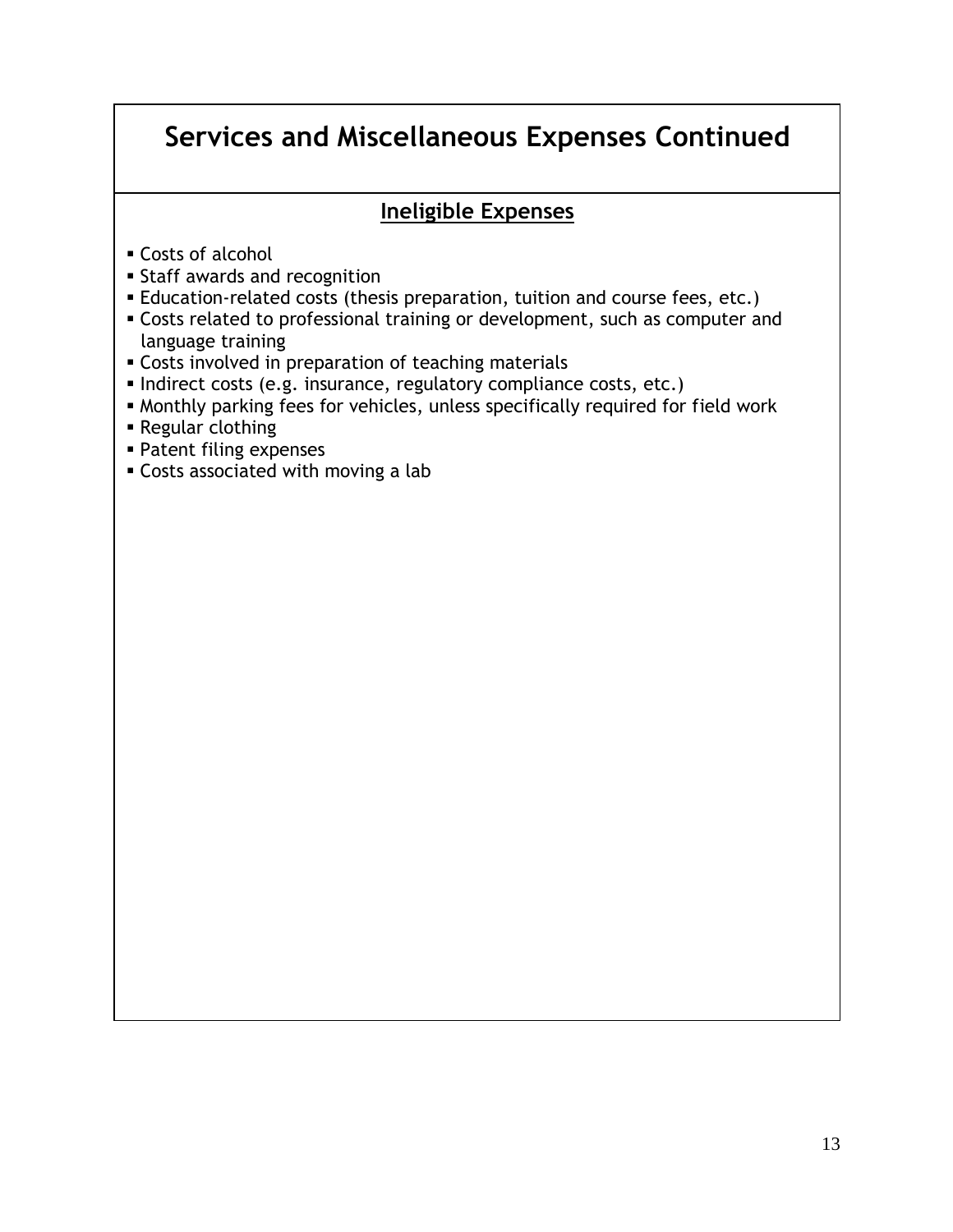### **Dissemination of Research Results Expenses**

### **Eligible Expenses**

- Costs of developing web-based information, including website maintenance fees
- Costs associated with dissemination of findings (e.g. videos, CD-ROMs, USB keys, etc.)
- Page charges for published articles, including open access costs
- Costs of preparing a research manuscript for publication
- Translation costs for dissemination of findings
- Costs of holding workshop/seminar

#### **Supporting Documentation Requirements for Dissemination of Research Results Expenses:**

- Original invoices, contracts and receipts
- Signature of Principal Investigator or delegate
- If claimant is the Principal Investigator, a one-up approval is required (Department Head or Dean)